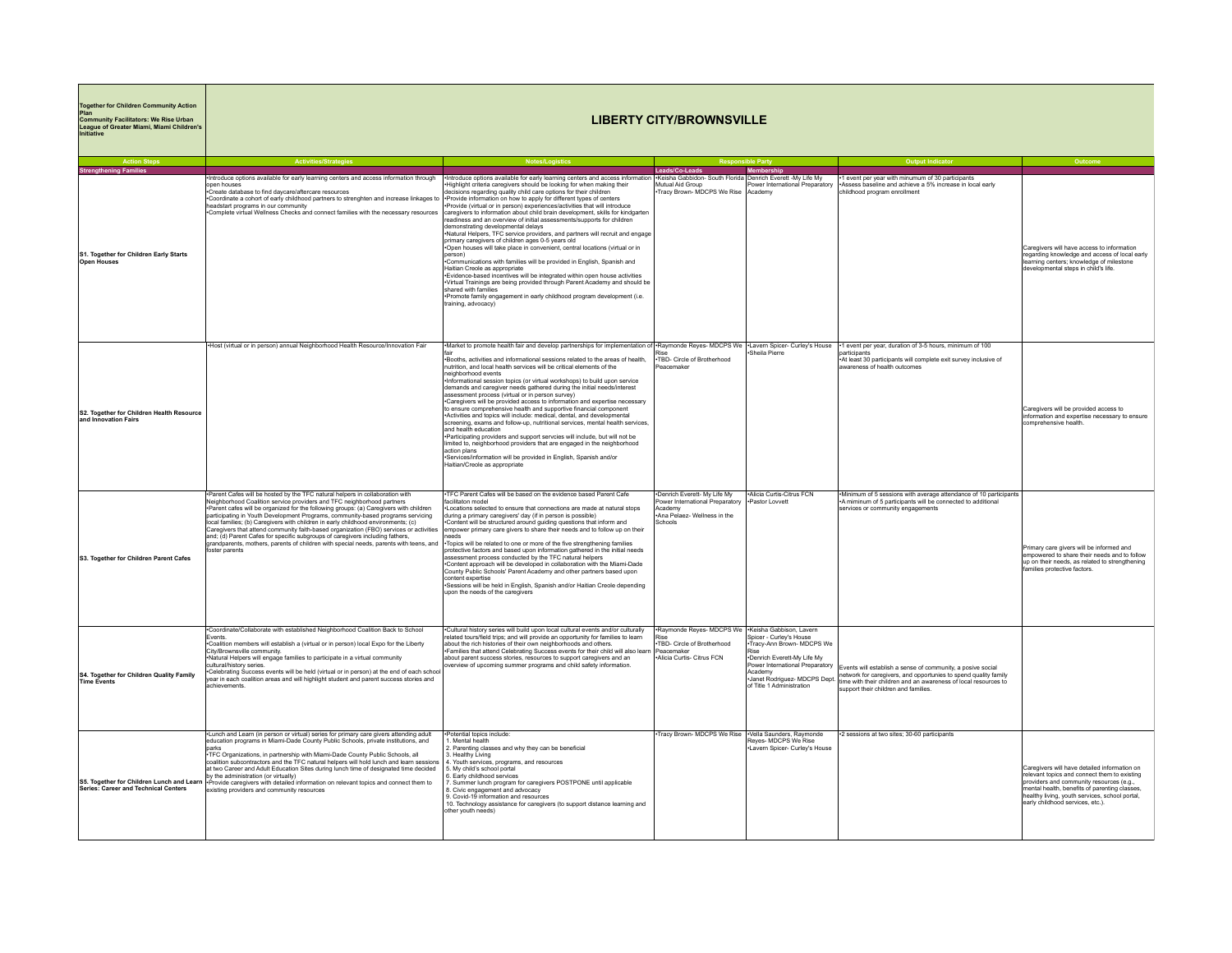| S6. Create a Parent/Adult Leadership,<br><b>Service Coordination and Engagement</b><br>Model | Establish goals and action plan for adult leaders<br>Create parent leadership and engagement strategy<br>Create parent committee<br>*Create a (virtual or in person) resource fair and outreach campaign to include<br>churches, barber shops<br>Map out existing services                                                                                                                                                                                                                                                                                                                                                                                                                                                                                                                                                                                                                                                                                                                                                                                                                                                                                                                 | Identify strengths and assess needs<br>*Engage PTA as a strategy to have parent leadership/engagement<br>Incentivize the process for the parent<br>*Remove barriers to parent participation<br>Promote programs at a Resource Fair | MDCPS We Rise                                                                                                          | Rise<br>-Denrich Everett-My Life My<br>Power International Preparatory<br>Academy | -Jamena Hines, Vella Saunders-  -Raymonde Reyes- MDCPS We  -Assess the number of parent leadership programs<br>-Determine if there is need of new parenting programs<br>Assess baseline and expand by 10% the number of parents<br>participating in leader programs                                                                                                                                                                                                                                                                     | Families are engaged and motivated to be<br>involved in program development.                                                 |
|----------------------------------------------------------------------------------------------|--------------------------------------------------------------------------------------------------------------------------------------------------------------------------------------------------------------------------------------------------------------------------------------------------------------------------------------------------------------------------------------------------------------------------------------------------------------------------------------------------------------------------------------------------------------------------------------------------------------------------------------------------------------------------------------------------------------------------------------------------------------------------------------------------------------------------------------------------------------------------------------------------------------------------------------------------------------------------------------------------------------------------------------------------------------------------------------------------------------------------------------------------------------------------------------------|------------------------------------------------------------------------------------------------------------------------------------------------------------------------------------------------------------------------------------|------------------------------------------------------------------------------------------------------------------------|-----------------------------------------------------------------------------------|-----------------------------------------------------------------------------------------------------------------------------------------------------------------------------------------------------------------------------------------------------------------------------------------------------------------------------------------------------------------------------------------------------------------------------------------------------------------------------------------------------------------------------------------|------------------------------------------------------------------------------------------------------------------------------|
| S7. Maintain Undated Information<br>Resource Tool                                            | Create an inventory of services available to families in each neighborhood<br>Develop an online directory or app with all services<br>Verify and maintain accuracy of information<br>Create and post resource information                                                                                                                                                                                                                                                                                                                                                                                                                                                                                                                                                                                                                                                                                                                                                                                                                                                                                                                                                                  | Include directory/app in all outreach efforts                                                                                                                                                                                      | ·Jamena Hines & Vella<br>Saunders- MDCPS We Rise                                                                       |                                                                                   | Assess the number of parents recieving services in each<br>neighborhood and increase engagement by 10%<br>Directory of services created and easily accessible online and in<br>paper                                                                                                                                                                                                                                                                                                                                                    | amilies are aware of resources and connected<br>to supports that promote their success.                                      |
| Empowering Youth                                                                             |                                                                                                                                                                                                                                                                                                                                                                                                                                                                                                                                                                                                                                                                                                                                                                                                                                                                                                                                                                                                                                                                                                                                                                                            |                                                                                                                                                                                                                                    |                                                                                                                        |                                                                                   |                                                                                                                                                                                                                                                                                                                                                                                                                                                                                                                                         |                                                                                                                              |
| E1. Out of School Enrichment                                                                 | Create a data base of all afterschool programs in Liberty City/Brownsville (confirm<br>curent operation capacity)<br>Asess the capacity building needs of providers (e.g., hiring processes, data collecting)<br>by gathering feedback from providers (e.g., utilizing surveys, focus groups) to provide<br>high quality services and create a set of standards for providers<br>Identify obstacles to participation to our anchor partners that are receiving referrals for<br>services (e.g., transportation, meals, tutoring)<br>Identify services (safe hubs) for afterschool hours from 6 - 9pm<br>-Real-time literacy (virtual platform)<br>Create a safe space with youth council (virtual meeting)<br>Create and distribute youth survey to assess technology and basic needs                                                                                                                                                                                                                                                                                                                                                                                                      |                                                                                                                                                                                                                                    | Shownda Pagan- Belafonte<br>TACOLCY<br>Adrian Rodgers-MCI                                                              | .TBD- New Horizons Mental<br>Health                                               | *50+ programs to be identified for database<br>•15 CBO will complete a capacity needs assessment<br>Anchor agencies will complete survey                                                                                                                                                                                                                                                                                                                                                                                                | Youth will be engaged in out of school<br>enrichment programming.                                                            |
| E2. Youth Leadership and Engagement:<br><b>Mentorships &amp; Advocacy</b>                    | <b>Mentorships</b><br>-Determine which organizations provide mentorship programming and availability of<br>slots (virtual and/or person)<br>Identify exisiting mentoring programs in MDCPS (FBLA, 5000Role Models)<br>.Collaborate with higher education partners to provide mentors and mentorship<br>opportunities (both virtual and in person)<br>Work with school sites to hold report card conferences (with mentors/community<br>nembers/volunteer corps) (virtual or in person)<br>Explore opportunity to place mentors in schools (when in person permitted)<br>Advocacv<br>Establish youth committee which may include one student who will be a member of the<br>local governing board<br>Host 1 Youth Violence Summit will take place annually (virtual or in person) and the<br>vouth committee will assist in its development and mission<br>Compile a list of guest speakers and mentors<br>Attend (virtual) open houses/orientations to assist school club leaders in the<br>recruitment of participants. Youth committee will assist.<br>Engage youth committee in civic engagement and advocacy opportunities<br>Explore race equity programmming opportunities for youth |                                                                                                                                                                                                                                    | -TBD- New Horizons Mental<br>Health<br>*Adrian Rodgers-MCI                                                             | James Lopez- Power U Center<br>for Social Change<br>TBD- Circle of Brotherhood    | •Increase the awareness of mentoring programs through the<br>participation of 3 community events<br>We will attend open houses/orientations to assist school club<br>leaders in the recruitment of participants. Youth committee will<br>assist<br>•10 engaged youth in youth committee<br>Recruit at least 10 college students as mentors<br>Assess baseline number of youth participating in a mentorship<br>program<br>-Recruit at least 10 mentors/guest speakers<br>-2 report card conferences annually<br>1 youth violence summit | Youth will be engaged in mentorship<br>opportunities                                                                         |
| E3. Youth Leadership and Engagement:<br>Internships & Job Readiness                          | <b>Internships</b><br>Assist to fill the 2021-22 School Year and Summer Program projected youth internship<br>opportunities (virtual or in person)<br>Create a data spreadsheet of organizations that provide internships/empoyment<br>opportunities<br>Support school champions as they enroll students for the summer youth intership<br>program<br>•Partner with the city to identify local businesses to assist in hiring and offering<br>ternships<br><b>Workforce Readiness</b><br>Workforce Readiness fair will take place annually for local high school students and<br>youth committee will assist in planning (virtual or in person)<br>Identify an organization/leader who can facilitate and be the access point person<br>Increase CBO, school district, and youth awareness of opportunities through annual<br>fair and engagment with strengthening families<br>Focus additional recruitment efforts on business providers<br>Miami-Dade County target industries training and job placement support<br>Connect and expose youth to vocational opportunities                                                                                                               |                                                                                                                                                                                                                                    | ·Yolanda Rucker- Eckerd<br>Connects Project Bridge<br>·Deborah Ginsberg- Acceleration<br>Academy<br>Adrian Rodgers-MCI |                                                                                   | *For the 2019-20 school year and summer program, 100% of the<br>unpaid or paid work experience opportunities (year-round and<br>summer) are used<br>-Increase # of youth participating in an internship program (paid<br>work experience and summer youth internship) from 328 (in 2018-<br>19) to 350 youth<br>-1 workforce readiness fair                                                                                                                                                                                             | Youth will be engaged in internships and job<br>readiness opportunities.                                                     |
| E4. Early Learning: Program Quality and<br>Access                                            | *Create a multilingual media campaign to inform, engage and promote access to<br>services to community residents through targeted radio and tv shows/discussions, ocial<br>media posts/agency newsletter<br>Design surveys and/or polls to regularly capture the opinions/needs of parents and<br>caretakers<br>Create a resource guide to distribute to residents/parents/caregivers<br>Work with district and other organizations to promote the completion of Free Reduced<br>unch applications, immunizations, and registration in VPK, Pre K and Kindergarten<br>rograms.<br>Increase awareness of availability and prioritize access to Early Learning opportunities<br>Determine what capacity building needs are for providers and who can provide<br>approporiate capacity building training<br>Work with the district to work with the promotion of our campaign<br>Increase subsidy of childcare slots                                                                                                                                                                                                                                                                          |                                                                                                                                                                                                                                    | ·Terry Rutherford<br>·Michelle Johnson- Miami Dade<br>County                                                           |                                                                                   | ·Increase awareness about available available Early Learning<br>resources by 5% as measured by number of attendees at<br>parent/community forums and focus groups annually.<br>+500 distributed resource guides<br>*2 parent/community forums annually<br>2 focus group sessions about Early Learning annually                                                                                                                                                                                                                          | Providers will disseminate resources and<br>information regarding early learning and provide<br>high quality early learning. |
| <b>Protecting Youth</b>                                                                      |                                                                                                                                                                                                                                                                                                                                                                                                                                                                                                                                                                                                                                                                                                                                                                                                                                                                                                                                                                                                                                                                                                                                                                                            |                                                                                                                                                                                                                                    |                                                                                                                        |                                                                                   |                                                                                                                                                                                                                                                                                                                                                                                                                                                                                                                                         |                                                                                                                              |